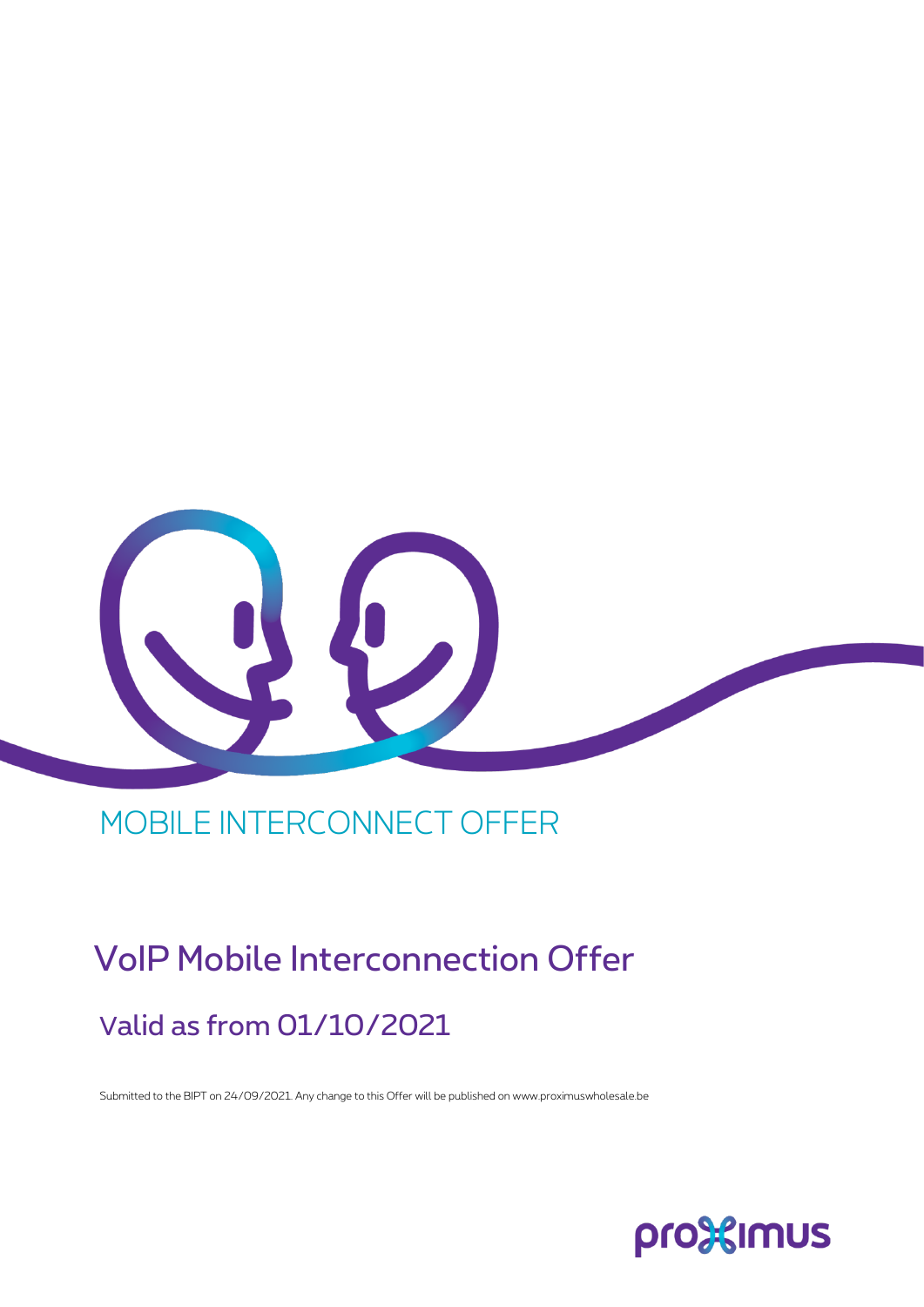# pro<sup>92</sup> Imus

## <span id="page-1-0"></span>**Table of contents**

| 1 |     |  |  |
|---|-----|--|--|
| 2 |     |  |  |
| 3 |     |  |  |
| 4 |     |  |  |
| 5 |     |  |  |
| 6 |     |  |  |
| 7 | 7.2 |  |  |
| 8 |     |  |  |
|   |     |  |  |
|   |     |  |  |
|   |     |  |  |
|   |     |  |  |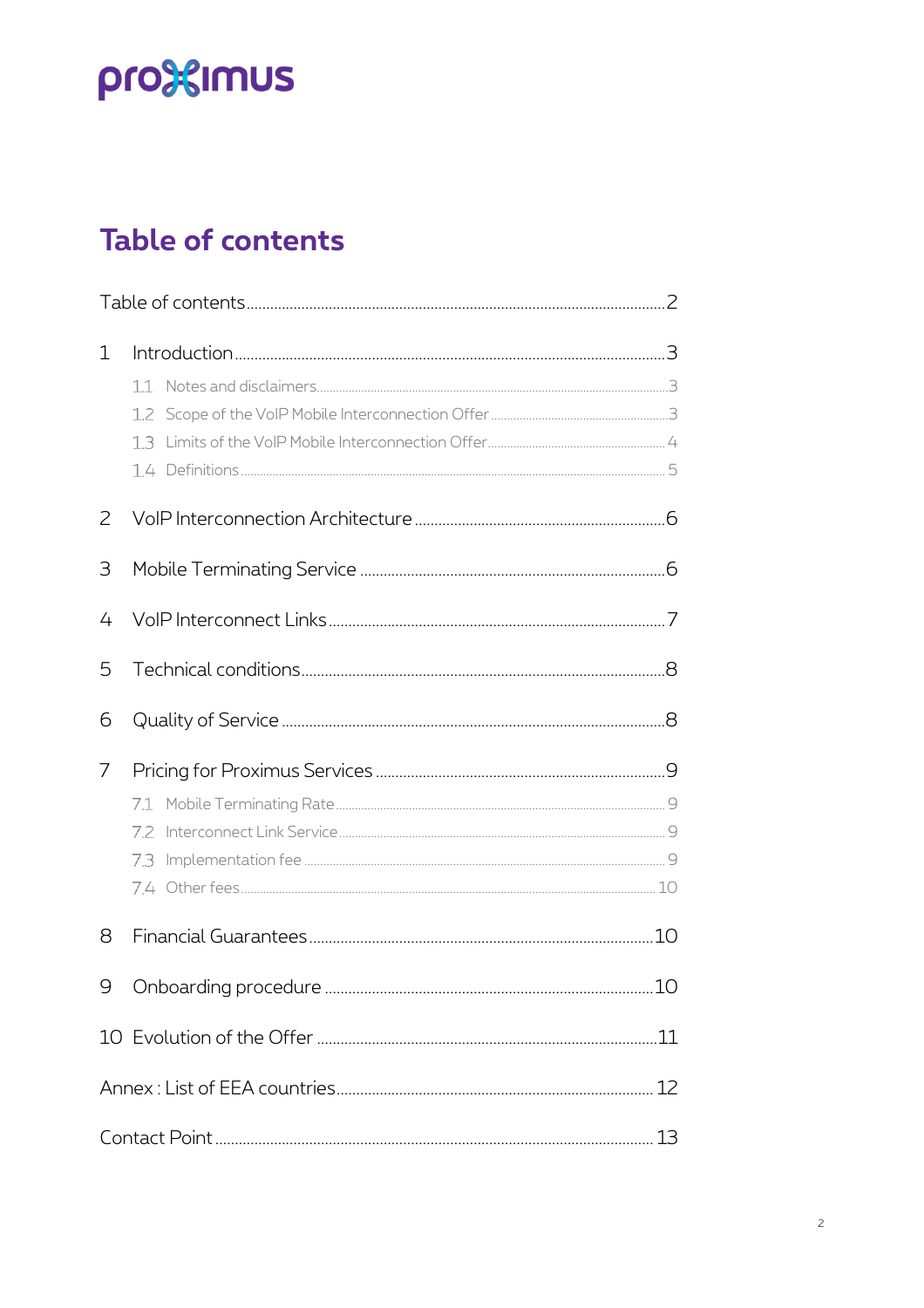## <span id="page-2-0"></span>**1 Introduction**

#### <span id="page-2-1"></span>**Notes and disclaimers**

This offer becomes effective as from the date mentionned in the cover page until one subsequent Offer is validly published and without prejudice to the application of the paragraph below.

This document has been developed in accordance with BIPT's decision of 26/05/2017<sup>1</sup> and the Commission Delegated Regulation (EU) 2021/654 of 18/12/2020 setting single maximum Union-wide voice termination rates.

In case of appeal against the "Commission Delegated Regulation (EU) 2021/654 of 18/12/2020 supplementing Directive (EU) 2018/1972 of the European Parliament and of the Council by setting a single maximum Union-wide mobile voice termination rate and a single maximum Union-wide fixed voice termination rate" and if the delegated regulation would be suspended, modified or annulled, following an appeal or any other court procedure, or in case of withdrawal of the said delegated regulation, or if the rates were to evolve on the basis of other regulatory actions, Proximus reserves all its rights to apply again the MTRs charged by Proximus before 1/7/2021 (hereafter "old MTRs"), and reserves its rights to retroactively claim the difference between the MTRs actually applied and the old MTRs or any other rates that would be imposed following the court procedure or regulatory action.

With regard to the signature of the Interconnect contract, the Offer can be negotiated by the parties and does not substitute for the parties' will.

Except otherwise agreed by the parties, the contract shall be adapted if the Offer is modified. This adaptation shall be in accordance with this Offer modifications.

#### <span id="page-2-2"></span>**Scope of the VoIP Mobile Interconnection Offer**

The present Offer deals with the Interconnect Services Proximus offers to a Network Telecommunications Operator, hereafter called "Operator", in order to allow end-users connected to the public Network of that Operator to communicate with end-users connected to the mobile network of Proximus.

<sup>1</sup> DÉCISION DU CONSEIL DE L'IBPT DU 26 MAI 2017 CONCERNANT L'ANALYSE DU MARCHÉ 2 : TERMINAISON D'APPEL VOCAL SUR LES RÉSEAUX MOBILES INDIVIDUELS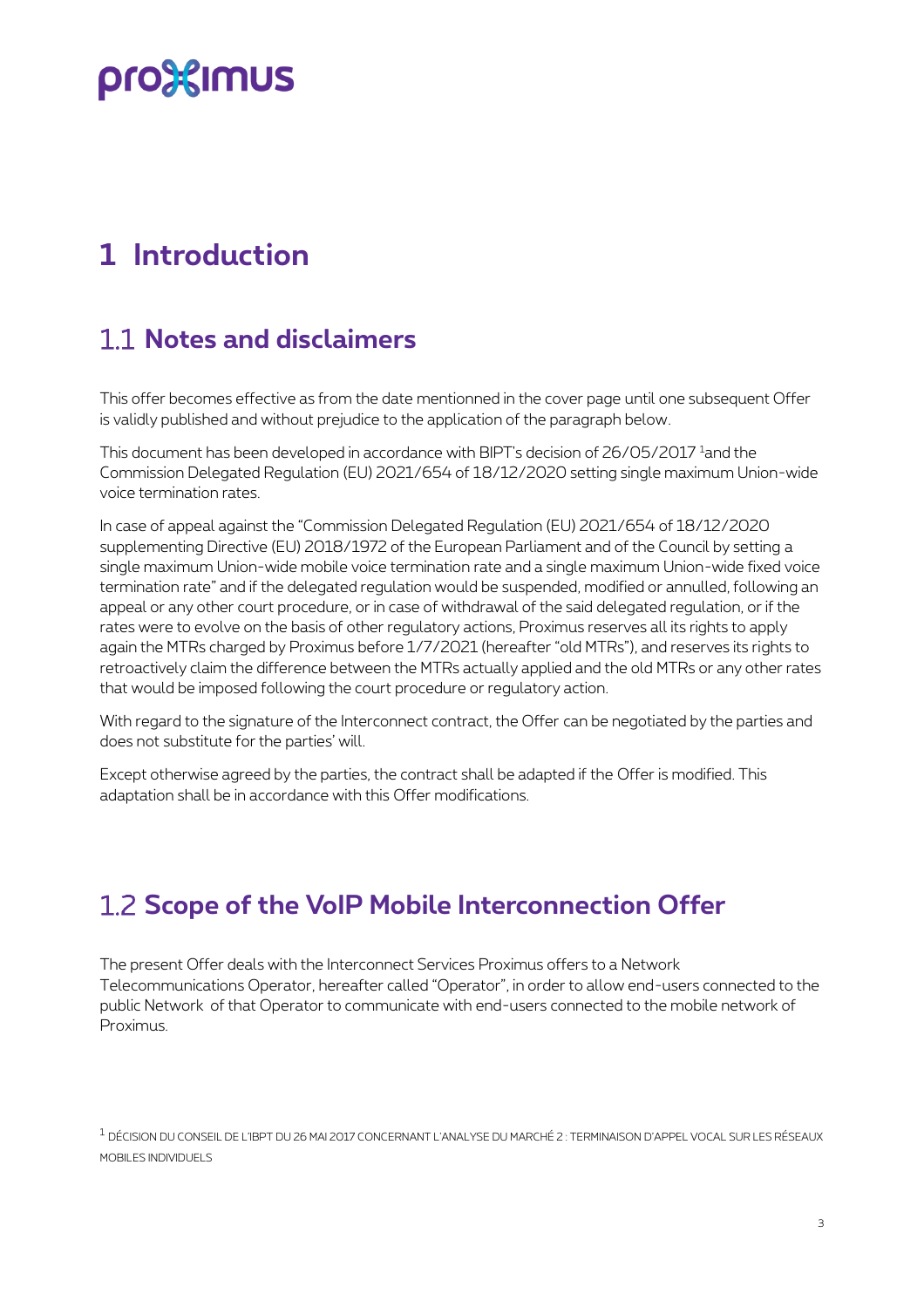The Interconnect Services included in this Reference Interconnect Offer are the following services, as defined and described below:

- Terminating Access Services for Voice Calls to Mobile numbers on the Proximus Network
- Interconnect Link Service

The present Offer is not a binding offer and does not oblige Proximus to provide the services included in the Offer. Such services will only be provided following the negotiation and conclusion of an Interconnect Agreement.

<span id="page-3-0"></span>Proximus reserves the right to modify its terms and conditions following any further review.

#### **Limits of the VoIP Mobile Interconnection Offer**

Modifications to the prices and conditions for Interconnection contained in the present Offer can be made at any time subject to the conditions for such modification set out in the applicable regulatory framework.

This Offer does not cover Calls to Proximus mobile numbers which are ported out to other Mobile operators.

In case of voice calls to non Proximus mobile numbers ported in to the Proximus network, these Calls shall be transmitted to Proximus network including a Routing Number providing the necessary information to route the Calls to the Proximus network.

It must be noticed that the Routing Number shall only be transmitted for Proximus mobile numbers not included in the Proximus mobile number ranges provided by BIPT to Proximus and not for Proximus mobile numbers within Proximus mobile number ranges. As a more general rule, this VoIP Mobile Interconnect Offer does not consider issues of mobile number portability.

Each Interconnect Agreement concluded with an Operator may include specific services negotiated between the two Parties which are not covered in the present Offer. The list of available services can be obtained by the Operator after the signing of a confidentiality agreement.

Any interconnect service supplied by an Operator to Proximus will be included in the Interconnect Agreement between Proximus and that Operator on the basis of the agreement reached between those Parties.

Proximus is not responsible for the content of the communications conveyed through its Interconnect Services.

The definitions included in this Reference Interconnect Offer are proper to this document and are without prejudice to the definitions contained in the applicable regulatory framework. This Offer only applies to services that are explicitly referred to in this Offer and, in case particular applications are indicated in the definition of some services, is only applicable for the applications concerned.

The capitalized terms in the present Reference Interconnect Offer have the meaning as defined below.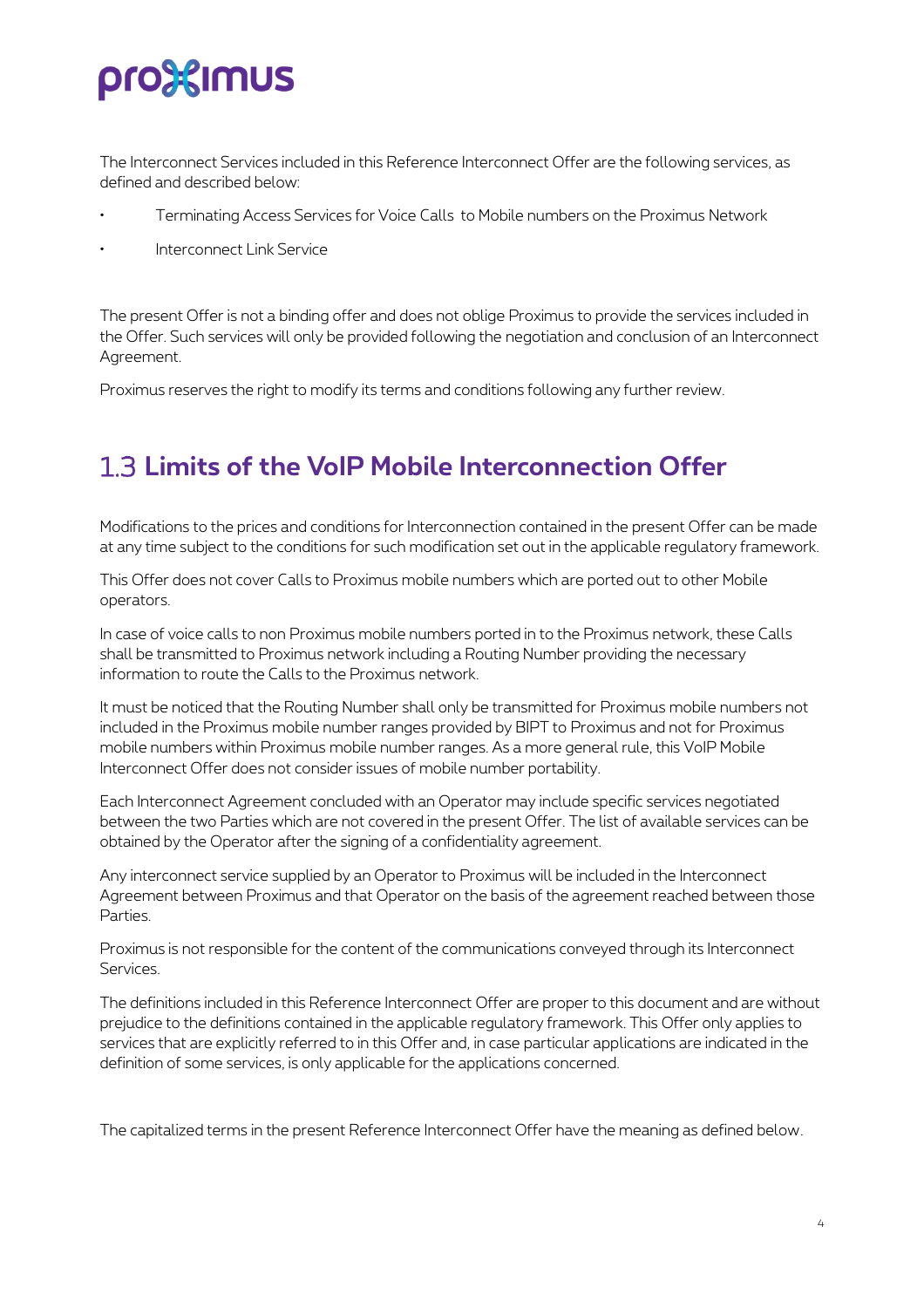## <span id="page-4-0"></span>**1.4 Definitions**

| <b>Access Point</b>                       | Location of the physical interface within a network to which Interconnect Links can<br>be connected by another party.                                                                                                                                                                                                                                                                      |  |
|-------------------------------------------|--------------------------------------------------------------------------------------------------------------------------------------------------------------------------------------------------------------------------------------------------------------------------------------------------------------------------------------------------------------------------------------------|--|
| Act                                       | In the present Offer "the Act" means "the Act of 13th June 2005 concerning<br><b>Electronic Communication Services"</b>                                                                                                                                                                                                                                                                    |  |
| Proximus mobile number ranges             | Mobile Number ranges allocated by BIPT to Proximus                                                                                                                                                                                                                                                                                                                                         |  |
| <b>BIPT</b>                               | Belgian Institute for postal services and telecommunications                                                                                                                                                                                                                                                                                                                               |  |
| Call Attempt                              | An attempt to establish a Call, without entering conversation phase.                                                                                                                                                                                                                                                                                                                       |  |
| Call                                      | The establishment of a connection through a Network and the transmission and the<br>delivery of a communication, from the terminal on which this communication has<br>been generated to the terminal to which this communication is addressed, or to a<br>network platform or to any other facility giving an automatic answer in the cases<br>where the connection cannot be established. |  |
| Capacity (of the Interconnect Link)       | Parameter for the communication volume between Proximus and the Operator.<br>Capacity can be expresses as bandwidth or as number of simultaneous calls. It is<br>applicable to an Interconnect link or an interconnect VLAN or an interconnect trunk<br>group.                                                                                                                             |  |
| <b>CLI</b>                                | Calling Line Identification                                                                                                                                                                                                                                                                                                                                                                |  |
| Demarcation Point                         | The physical point (interface or patch panel) where one Parties' responsibility for<br>the Service ends and the other Parties obligations start. It identifies and establishes<br>the dividing line between the appropriate areas of responsibilities of the Parties.                                                                                                                      |  |
| Interconnect Agreement                    | An agreement concluded between Proximus and an Operator which describes, in<br>particular, the technical, operational, billing, planning and financial conditions for<br>the Interconnect Services between Proximus and the Operator and the provision of<br>the Interconnection of the two Networks                                                                                       |  |
| Interconnect Link                         | A Link between the network of Operator-1 and an Access Point located, in the<br>Network of Operator-2 in order to enable the provision of Interconnect Services,                                                                                                                                                                                                                           |  |
| Interconnect(ion) Services                | Interconnect(ion) Services described in the present Offer                                                                                                                                                                                                                                                                                                                                  |  |
| Interconnect(ion)                         | Cf. the Act, article 2, 19°                                                                                                                                                                                                                                                                                                                                                                |  |
| Mobile Numbers on the Proximus<br>Network | Mobile Numbers within Proximus Mobile Number Ranges that are not ported out<br>and Mobile Numbers belonging to other Mobile Operators Mobile Number ranges<br>that have been ported in Proximus Network                                                                                                                                                                                    |  |
| Network (Telecommunication)               | Cf. the Act, article 2, 48                                                                                                                                                                                                                                                                                                                                                                 |  |
| Offer                                     | The present VoIP Mobile Interconnection Offer                                                                                                                                                                                                                                                                                                                                              |  |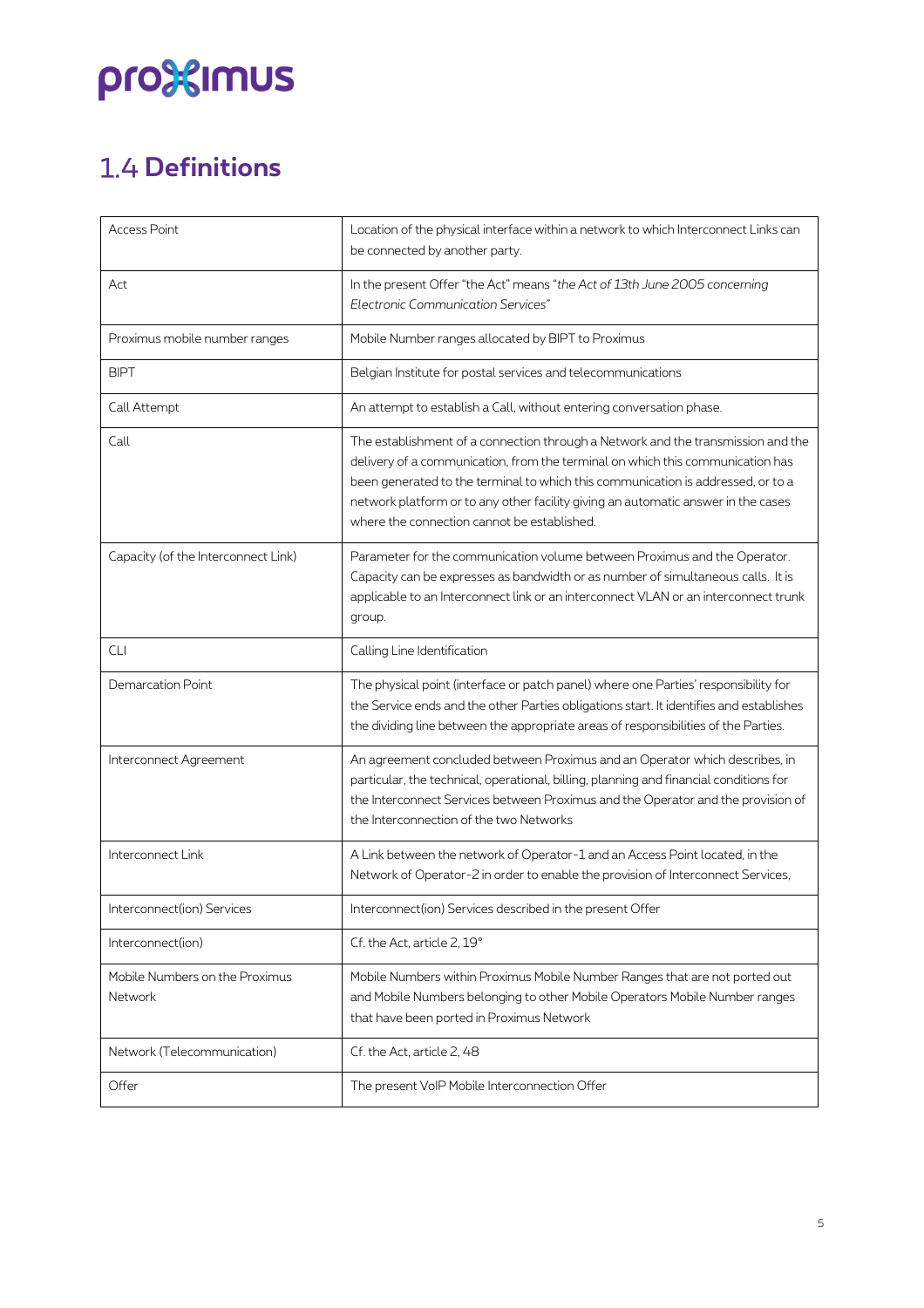| Operator                    | Operator which fulfils all conditions required by the Regulatory framework for<br>electronic communication to provide the activities for which the Operator is<br>requesting the services included in the presen Offer.                                           |
|-----------------------------|-------------------------------------------------------------------------------------------------------------------------------------------------------------------------------------------------------------------------------------------------------------------|
| Party                       | Depending on the context, Proximus and/or the Operator entering into an<br>Interconnect Agreement                                                                                                                                                                 |
| <b>PRIO</b>                 | PROXIMUS REFERENCE INTERCONNECT OFFER                                                                                                                                                                                                                             |
| Successful Call:            | A call during which an answer signal (in the backward direction) has been received<br>in accordance with the applicable international recommendations                                                                                                             |
| Mobile Terminating Service: | Interconnect Service offered at a Proximus mobile Access Point through which<br>Proximus conveys the Calls handed over by the Operator and directed to Proximus<br>Mobile numbers on Proximus mobile Network from that Access Point to the End-<br>User concerned |
| Unsuccessful Call           | All calls which have passed through the Proximus Access Point and which are not<br>Successful Calls                                                                                                                                                               |
| VoIP                        | Voice over Internet Protocol                                                                                                                                                                                                                                      |
| Working Day:                | Each day except Saturday, Sunday and the national legal holidays in Belgium                                                                                                                                                                                       |

### <span id="page-5-0"></span>**2 VoIP Interconnection Architecture**

In order to interconnect with the Proximus mobile network, Proximus applies the same VoIP Interconnect architecture conditions as descibed in section 2 of the last applicable version of the PRIO (PROXIMUS REFERENCE INTERCONNECT OFFER - VoIP Interconnection offer). All aspects regarding traffic types, interconnect links, access area (access points) and the different interconnect architectures are also applicable for this Offer.

## <span id="page-5-1"></span>**3 Mobile Terminating Service**

The Voice Telephony traffic generated by end-users on the Operator's Network and directed to the Proximus Network is to be conveyed from an Interconnected Operator Access Point to Proximus Access Point(s) to which the Operator shall be connected. The Mobile Terminating Service for Calls to Mobile numbers on the Proximus Network and the terms and conditions applicable to it are available for Calls handed over by the Operator and terminated by Proximus on its Network.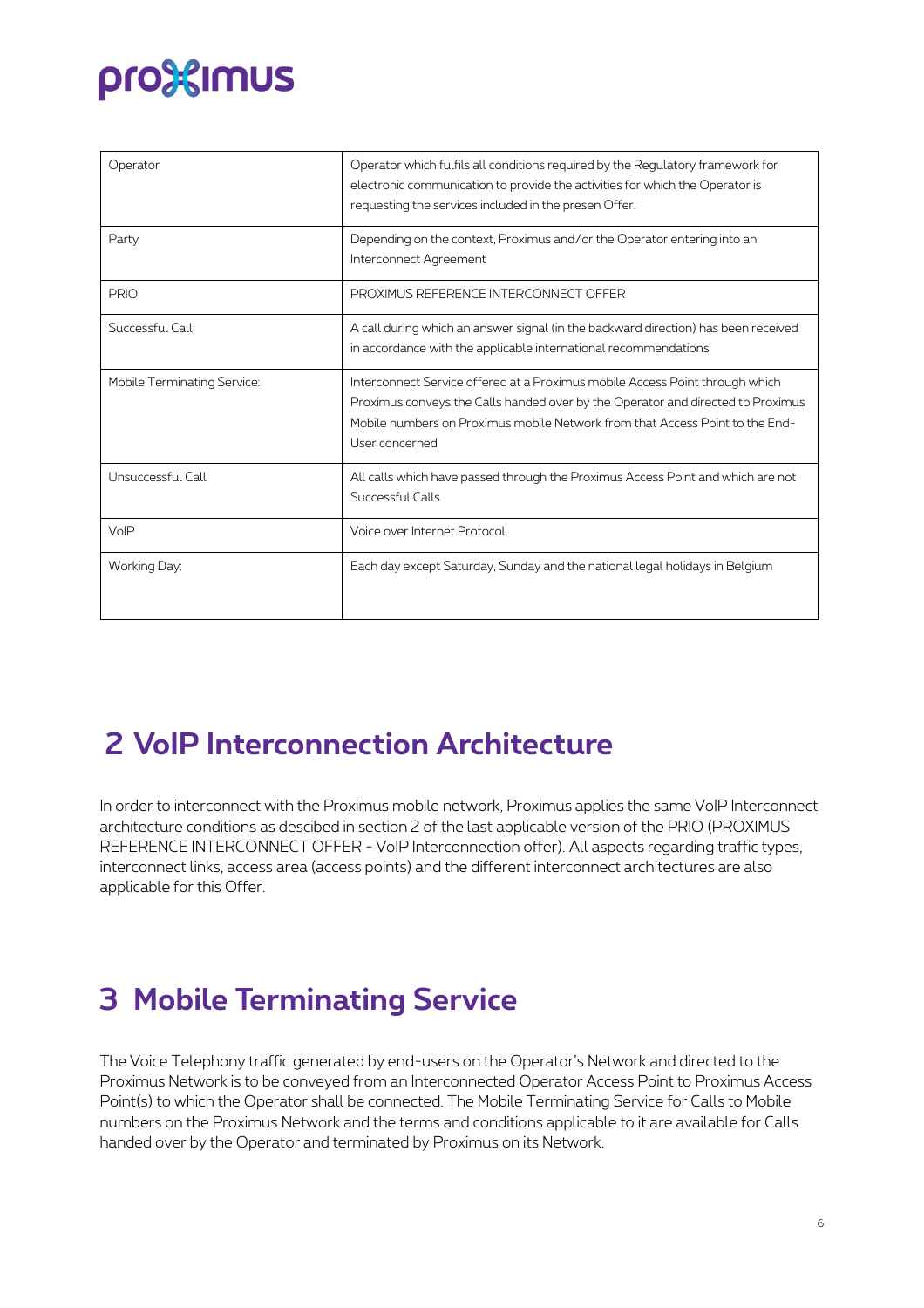The prices applicable to the Mobile Terminating Service for Calls to Mobile numbers on the Proximus Network which are not ported outside the Proximus Network are indicated in §7.1 Mobile Terminating rate in this document.The prices indicated are also applicable to Calls to non-Proximus mobile numbers ported to the Proximus Network, which are handed over by the Operator at a Proximus Access Point with a Routing Number providing all the necessary information to route the Calls concerned to their final destination in the Proximus Network. The Routing Number shall only be transmitted for non-Proximus numbers and never for Proximus number ranges.

The Operator is responsible for the setting of the retail prices and for the invoicing of its end-users for the Calls to Mobile numbers on the Proximus Network.

The Operator shall ensure the transmission of the CLI and that the CLI has been screened in the network in which the Call was originated, against the Relevant Numbering Scheme. Network screening shall imply that there will be at least verification by the Operator that the CLI concerned is accurate and that the necessary steps are taken to ensure that the original and appropriate CLI has not been modified or manipulated.

The proper functioning of the CLIP/CLIR supplementary services depends on the availability of the CLI and the status of the relevant parameters to be transmitted in the signalling protocol indicating whether or not the CLI may be presented to the called end-user.

### <span id="page-6-0"></span>**4 VoIP Interconnect Links**

Each Operator is responsible for the dimensioning and payment of the Interconnect Links required for the conveyance of its own traffic.

More precisely, an Operator requesting Interconnection with the Proximus Network is responsible for the dimensioning and payment of the Interconnect Links conveying the traffic from the Operator's Network handed over to the Proximus Access Point to use Proximus Mobile Termination Service.

The dimensioning of the Interconnect Links for which Proximus is responsible and which carry nonmature traffic as defined in Planning and Operation document will take into account the traffic forecasting data provided by the Operator.

As far as the quality of the Mobile Terminating Services is concerned, Proximus shall not be responsible for an inadequate dimensioning of the Interconnect Links for whose dimensioning the Operator is responsible.

The description of the different possible VoIP interconnect links (Proximus Sited Interconnect Link (PSIL) or Customer Sited Interconnect Link (CSIL)) and the different interconnection architectures are described in the PRIO (sections 2 and 4 and Annex 2 of the PRIO for the related pricing applicable for the VoIP Interconnect Transport).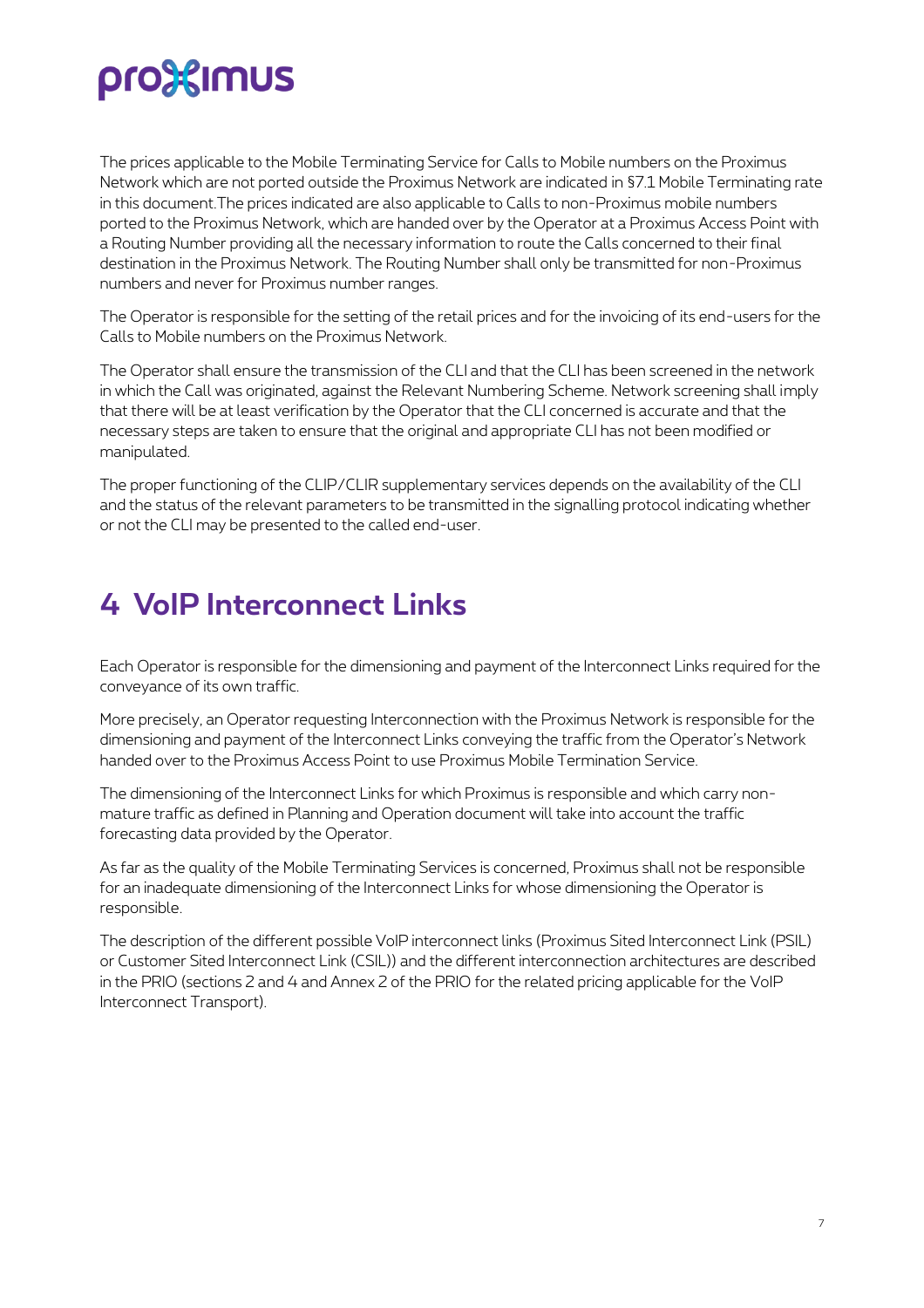## <span id="page-7-0"></span>**5 Technical conditions**

Technical conditions for the VoIP Mobile interconnect services are included in the Technical Specifications which are available on the Proximus Wholesale website.

These includes (but not limited to) the following key requirements:

- Support of the SIP signalling protocol;
- The Operator must support the standard codec for mobile "AMR":
- Offer at least 2 IPv6 subnets (wherein an IBCF and an IBGF is addressable);
- The operator must order a minimum CAC- Media of 20Mbs for the mobile interconnection (the equivalent of 200 CAC-SIP Sessions);

#### <span id="page-7-1"></span>**6 Quality of Service**

The quality and the security of the conveyance by Proximus of the Interconnect traffic is in accordance with the quality Proximus provides for its own traffic.

Proximus confirms that it uses all its reasonable endeavours to avoid problems of congestion but that such problems may still occur on a temporary basis in certain points of the Network. Operators which experience congestion for their Interconnect Traffic and conclude after investigations that the cause of the congestion is located in the Proximus Network can contact the appropriate Proximus contact point. On the basis of precise and detailed information provided by the Operator, Proximus will verify whether there is indeed a problem of congestion in the Proximus Network and will inform the Operator of the time schedule in which it is planned to eliminate the problem of congestion concerned.

In the event that a particular situation is susceptible to disturb temporarily the conveyance of traffic within its Network, Proximus could be constrained to implement traffic regulation in order to limit its effect on the quality of the service provided to its customers as well as to the interconnected Operators. These measures of traffic regulation are applied to Proximus and Operator traffic without discrimination.

The Parties shall inform each other about the operational traffic management strategies to protect the quality of service and to alleviate short term overloads due to abnormal traffic patterns or failed facilities.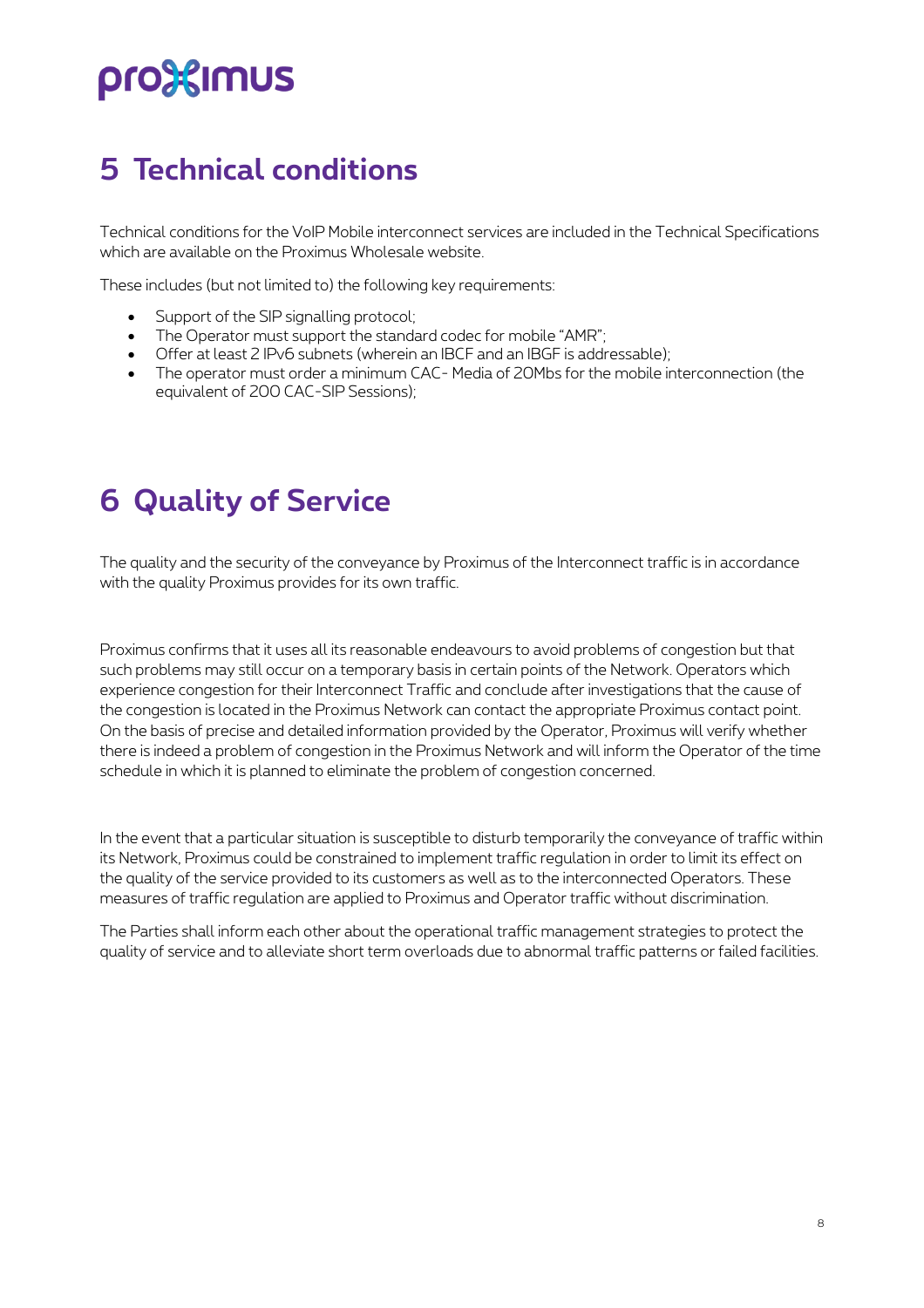## <span id="page-8-0"></span>**7 Pricing for Proximus Services**

#### <span id="page-8-1"></span>7.1 Mobile Terminating Rate

The rate applicable to the delivery of calls originated from Belgium or other EEA countries to the network of Proximus will be as follows:

As from 01/07/2021: € 0,007 per minute

As from 01/01/2022: € 0,0055 per minute

As from 01/01/2023: € 0,004 per minute

As from 01/01/2024: € 0,002 per minute

There is no set-up charge and the above price is applicable during all charging periods (peak/offpeak/weekend).

The list of EEA countries is presented in Annex of the present Offer.

The origin of a call is determined based on the country code of the calling party (the so-called A number).

Therefore, a call is considered as from EEA origin if the country code of the calling party falls in the list provided in Annex.

Remark: The rates above can also apply to calls originated from non-EEA origin provided the conditions mentioned in the EU Regulation are met. Proximus will inform the Operator for which non-EEA origin this is applicable.

#### <span id="page-8-2"></span>**7.2 Interconnect Link Service**

<span id="page-8-3"></span>As indicated in section 4 above, reference is made to Annex 2 of the PRIO for the related pricing applicable for the VoIP Interconnect Transport.

#### 7.3 Implementation fee

Proximus incurs various significant costs for the implementation and testing of a direct Interconnect, such as costs for design and configuration, the setup and testing of the interconnection between the networks, the configuration and testing of the Services.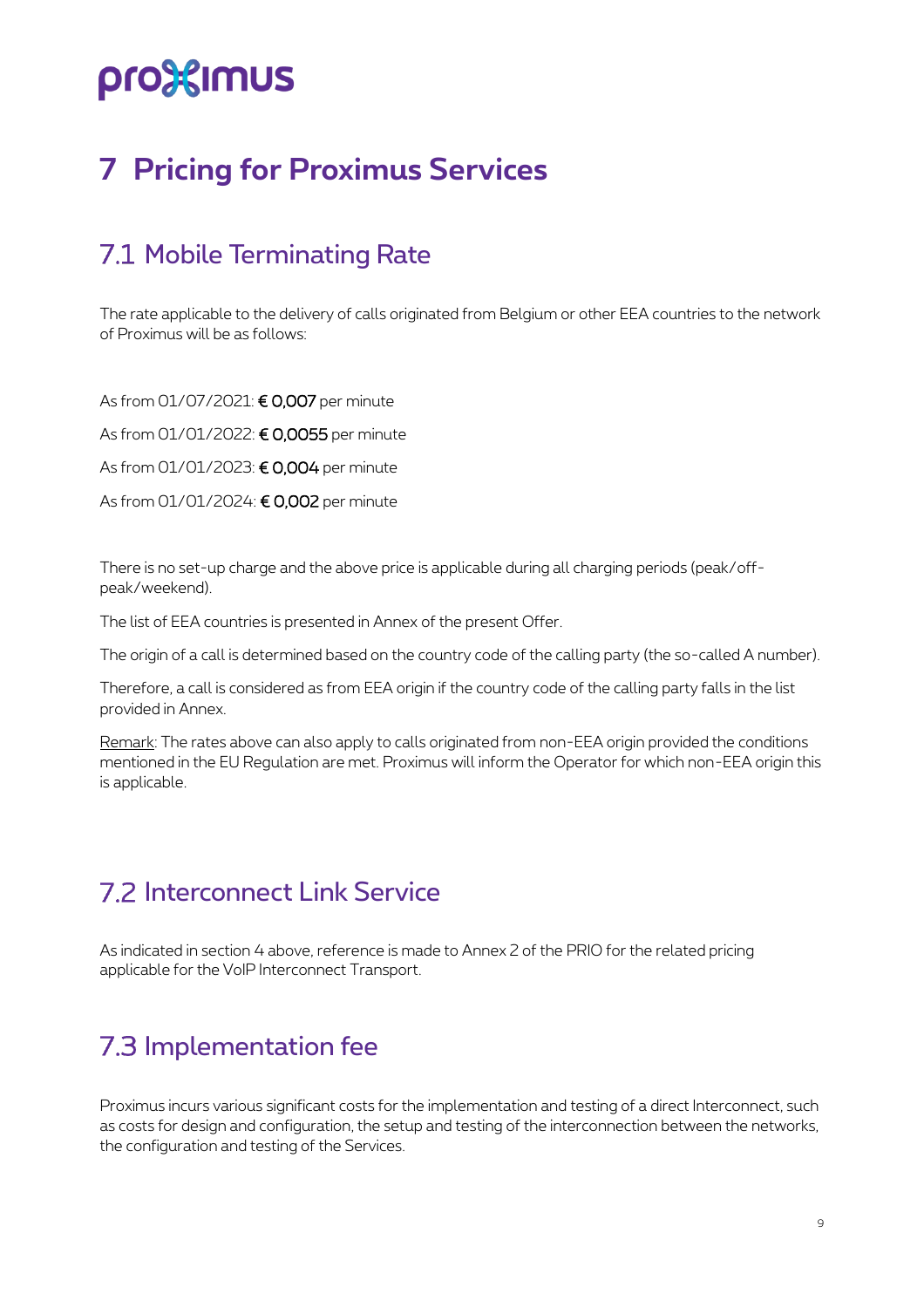Therefore, If Proximus provides to the Operator VoIP Mobile Interconnect Services under the present VoIP Mobile Interconnect Offer, without the Operator providing interconnect services to Proximus (mobile network) allowing Proximus to directly send the Operator terminated traffic over the direct Interconnect Link, Proximus will charge the Operator an Implementation fee to cover the costs above mentioned.

Implementation fee (one-time fee): € 41.377,80

Proximus will send and invoice to the Operator for these costs and the Operator will pay these costs within 30 calendar days following the date of the invoice sent by Proximus. These costs will have to be paid at the latest before the start of the testing activities. These costs should be seen as a minimum, Proximus reserves its right to adapt these costs in case the set-up requires more resources from Proximus.

#### <span id="page-9-0"></span>74 Other fees

In case the Operator requires a change to be performed on the VoIP interconnect (change other that pure capacity related) Proximus will provide to the Operator the costs to perform that change such that it covers the implementation, configuration, testing effort required performed by Proximus.

### <span id="page-9-1"></span>**8 Financial Guarantees**

The same financial guarantees as the one described in the PRIO will be requested in the context of the present offer. Please refer to the PRIO (section Financial Guarantees) for the different possibilities and for the aspects linked to Prepayment, Sufficient Creditworthiness, Payment failure and Netting Agreement.

### <span id="page-9-2"></span>**9 Onboarding procedure**

Interconnect negotiations can only start after the transmission to Proximus of a Statement of Requirement (SoR) document duly signed (this document is available on request or on the Proximus Wholesale website-secured section). This document represents the official request from the Operator to start negotiations in view of establishing an interconnection with Proximus.

The bringing into service of an Interconnection will be subject to the signature of an Interconnect Agreement with Proximus covering the services to be provided and, in the event of the extension of the services included in an existing Interconnect Agreement, the bringing into service of additional services. Any bringing into service of an additional Interconnect Service is subject to the conclusion of a complete commercial agreement concerning the additional Interconnect Service concerned. The reception by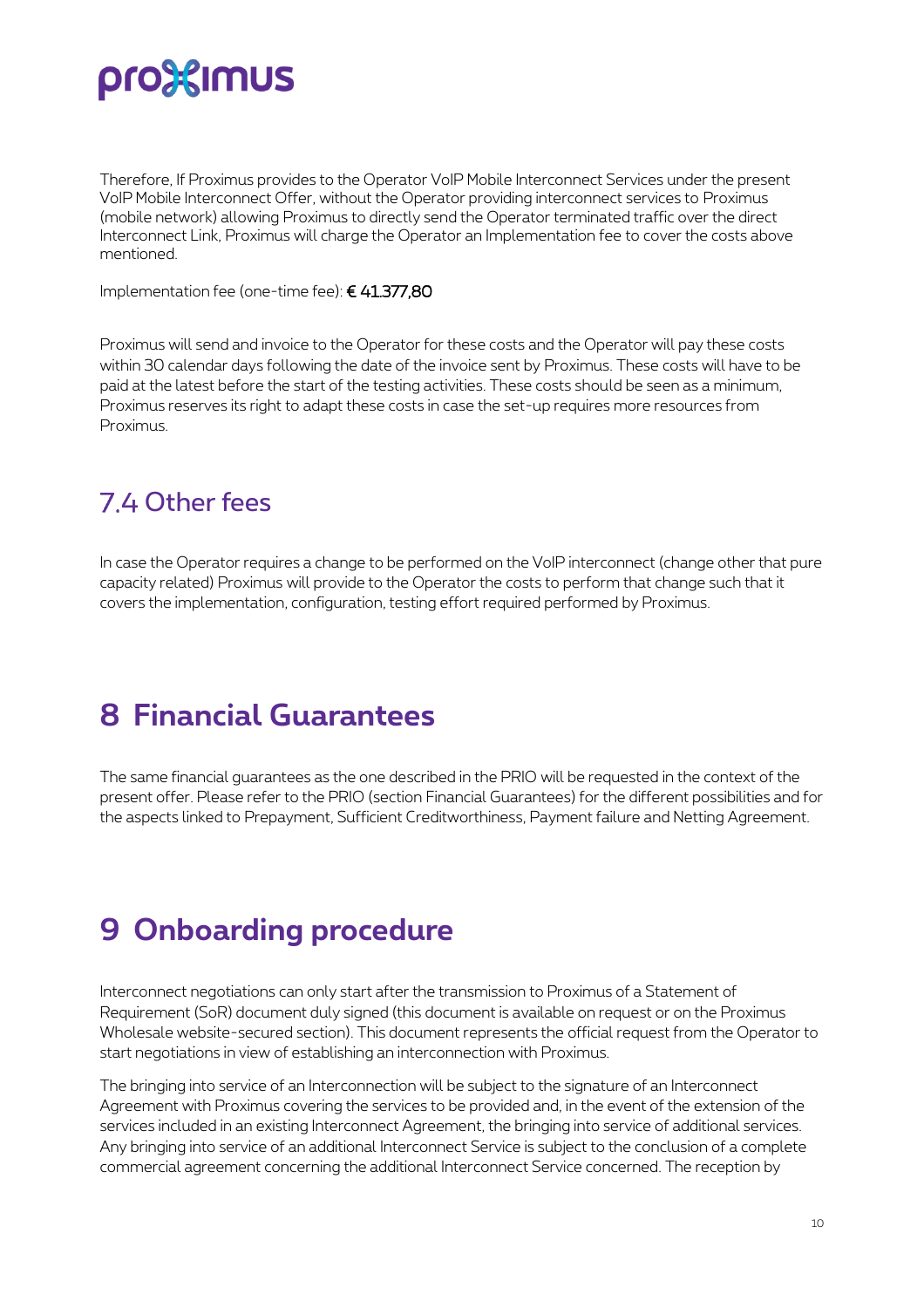Proximus of the confirmation that the Operator has been granted the adequate type of authorization entitling it to the benefit of the present Offer is one of the prerequisites for the conclusion of an Interconnect Agreement.

In order to have an optimized planning of the resources needed for the bringing into service and the subsequent phases of an Interconnection and in order to preserve the appropriate dimensioning of Proximus' Network enabling Proximus to handle the interconnect traffic as well as its own traffic in a proper manner, the Operator will have to supply forecasting data for traffic and Capacity according to the procedures, which are described in detail in the "Planning & Operations Document". The information to be communicated to Proximus related to the forecasting of the interconnect capacity to be delivered by the Operator shall be treated as confidential by Proximus and shall only be used for the purpose for which it is transmitted. The Proximus unit that receives the information will not communicate it to other units within Proximus that are not concerned with the interconnection procedures neither to Proximus' subsidiaries.

Requests for Mobile VoIP interconnection will follow the same sequence of tests phases as described in the PRIO and the request will be planned and prioritized under the same criterias as mentionned in the PRIO. The SOR, being for fixed interconnect or mobile interconnection will be considered globally. There will be one planning managed globally for all types of interconnection requests.

## <span id="page-10-0"></span>**10 Evolution of the Offer**

In case Proximus would be in the process of adapting its telecommunication infrastructure, Proximus will inform the Operators about the changes in its infrastructure that have an effect on the Interconnect Services Proximus offers. In as far as such technical changes are concerned that have a foreseeable impact on the Interconnect Services, Proximus will communicate such information as soon as reasonably practicable and not later than 12 months in advance of the planned changes (except if the change concerned is due to unforeseen circumstances and it therefore does not allow Proximus to respect the above mentioned period).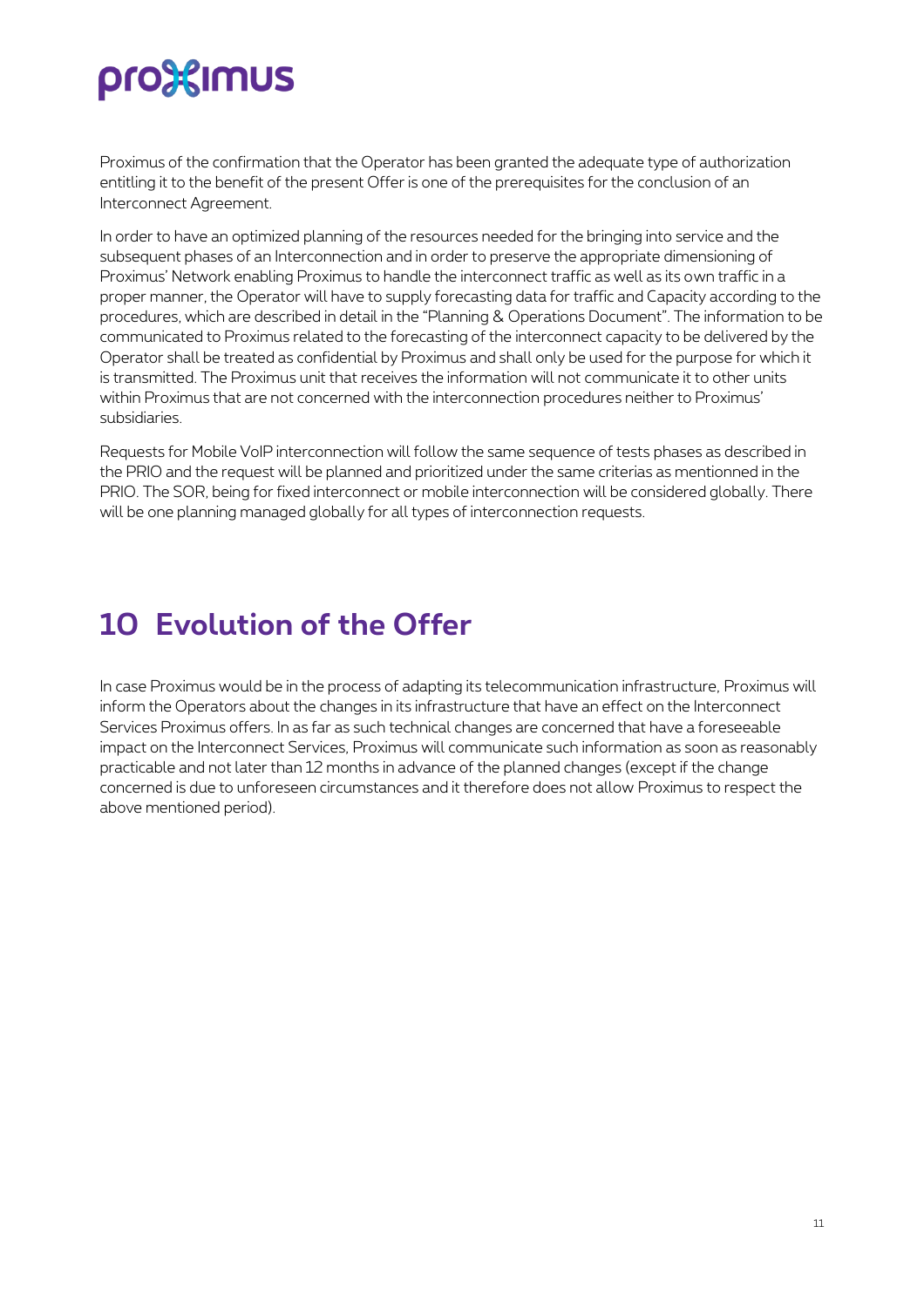### <span id="page-11-0"></span>Annex : List of EEA countries

| <b>Country code</b> | <b>EEA Country</b> |
|---------------------|--------------------|
| $+43$               | Austria            |
| $+32$               | Belgium            |
| +359                | <b>Bulgaria</b>    |
| +385                | Croatia            |
| $+357$              | Cyprus             |
| $+420$              | Czech Republic     |
| $+45$               | Denmark            |
| $+372$              | Estonia            |
| +358                | Finland            |
| $+33$               | France             |
| $+49$               | Germany            |
| $+30$               | Greece             |
| $+36$               | Hungary            |
| $+353$              | Ireland            |
| +39                 | Italy              |
| $+371$              | Latvia             |
| $+370$              | Lithuania          |
| $+352$              | Luxembourg         |
| +356                | Malta              |
| $+31$               | Netherlands        |
| $+48$               | Poland             |
| $+351$              | Portugal           |
| $+40$               | Romania            |
| $+421$              | Slovakia           |
| +386                | Slovenia           |
| $+34$               | Spain              |
| $+46$               | Sweden             |
| $+354$              | Iceland            |
| $+423$              | Liechtenstein      |
| $+47$               | Norway             |